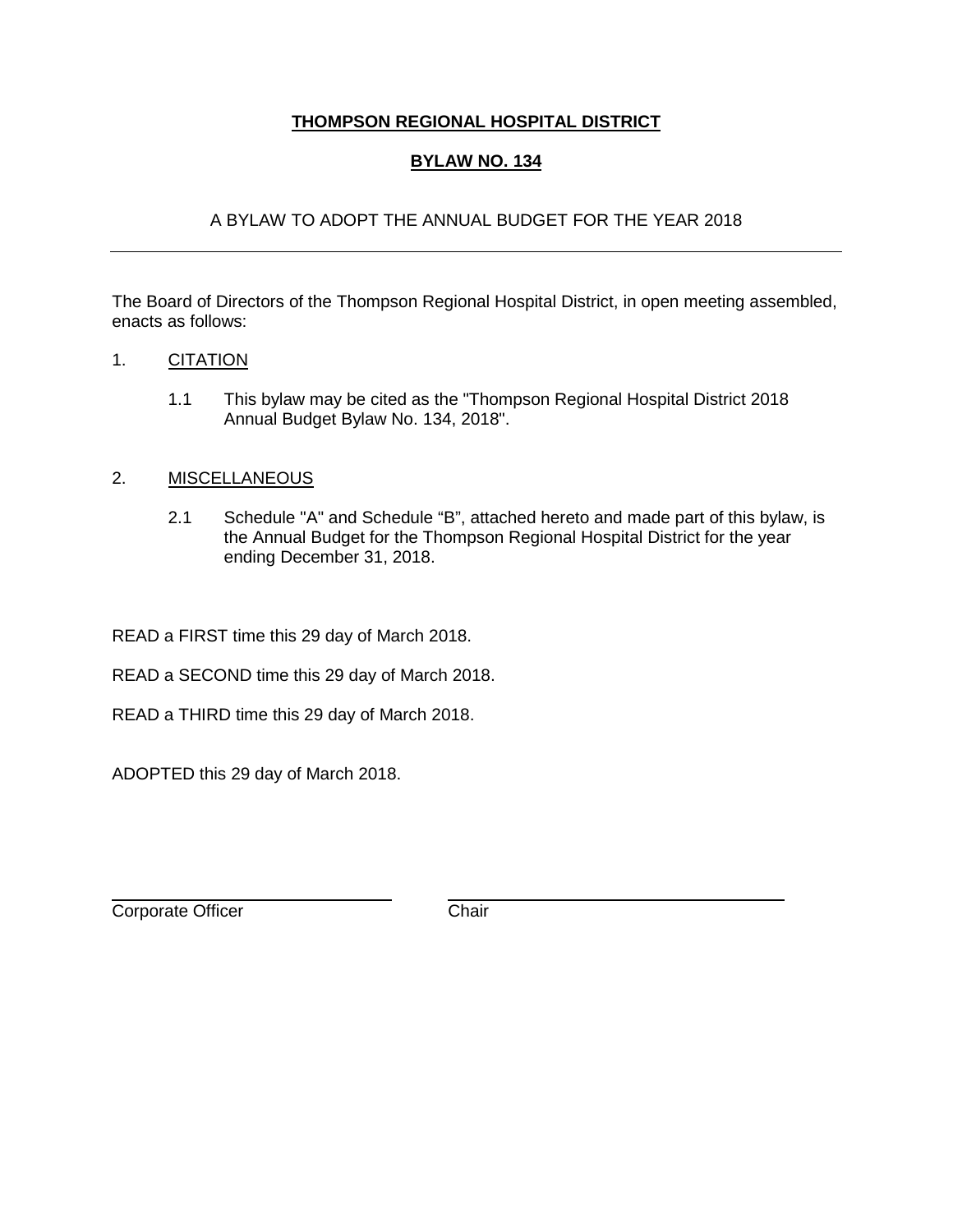# THOMPSON REGIONAL HOSPITAL DISTRICT  **2018 Annual Budget Bylaw 134 Schedule A**

|                                              | 2017<br><b>Annual</b><br><b>Budget</b> | 2018<br>Provisional<br><b>Budget</b> | 2018<br><b>Annual</b><br><b>Budget</b> |
|----------------------------------------------|----------------------------------------|--------------------------------------|----------------------------------------|
| <b>REVENUE</b>                               |                                        |                                      |                                        |
| Tax Requisition Total                        | \$15,220,000                           | \$15,220,000                         | \$15,220,000                           |
| Long Term Borrowing                          | $\boldsymbol{0}$                       | 127,500,000                          | 127,500,000                            |
| <b>Transfer From Reserve</b>                 | 1,000,000                              | 4,050,000                            | 4,050,000                              |
| Surplus from Previous Year                   | 9,367,824                              | 22,613,253                           | 21,374,296                             |
| <b>TOTAL REVENUE</b>                         | \$25,587,824                           | \$169,383,253                        | \$168,144,296                          |
| <b>EXPENDITURE</b>                           |                                        |                                      |                                        |
| General Operations:                          |                                        |                                      |                                        |
| Debenture Debt - Principal                   | 71,153                                 | $\theta$                             | $\boldsymbol{0}$                       |
| Debenture Debt - Interest                    | 19,307                                 | 0                                    | $\Omega$                               |
| <b>Equipment/Capital Projects</b>            | 25,322,364                             | 41,708,253                           | 40,469,296                             |
| <b>Transfer to Capital Reserve</b>           | $\boldsymbol{0}$                       | 127,500,000                          | 127,500,000                            |
| <b>Temporary Borrowing Interest</b>          | 100,000                                | 100,000                              | 100,000                                |
| <b>Total Expenditures General Operations</b> | 25,512,824                             | 169,308,253                          | 168,069,296                            |
| Section $20(2)$ :                            |                                        |                                      |                                        |
| Expenditures                                 | 75,000                                 | 75,000                               | 75,000                                 |
| Reserve                                      | 0                                      | $\theta$                             | $\theta$                               |
| Total Section 20(2)                          | 75,000                                 | 75,000                               | 75,000                                 |
| Surplus- Current Year                        | $\boldsymbol{0}$                       | $\boldsymbol{0}$                     | $\mathbf{0}$                           |
| <b>TOTAL EXPENDITURE</b>                     | \$25,587,824                           | \$169,383,253                        | $$168,1\overline{44,296}$              |